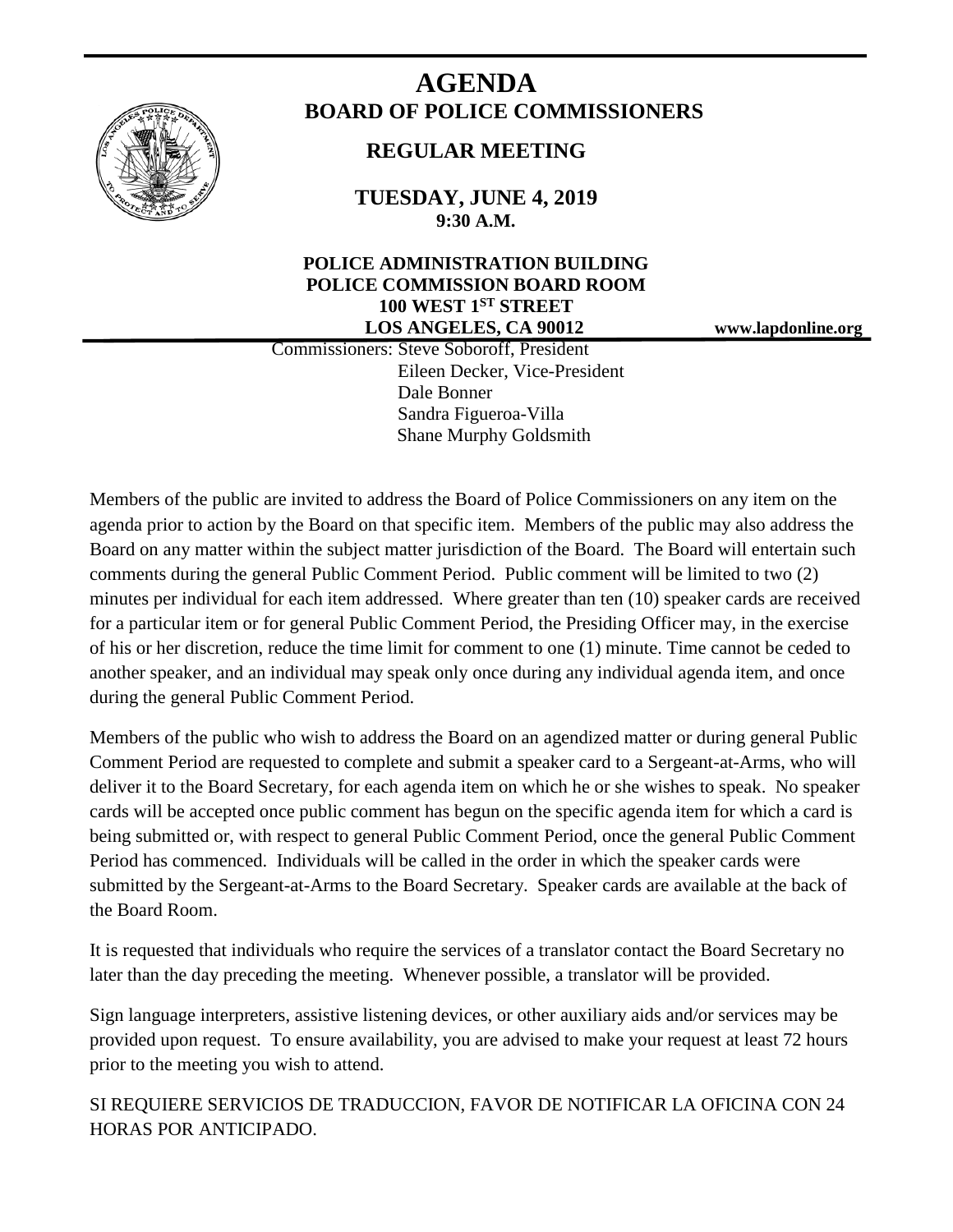### **1. CONSENT AGENDA ITEMS**

A. DEPARTMENT'S REPORT, dated May 28, 2019, relative to the request for authority to destroy obsolete duplicate records for Mission Area, as set forth. [\[BPC #19-0150\]](http://www.lapdpolicecom.lacity.org/060419/BPC_19-0150.pdf)

Recommendation(s) for Board action:

 APPROVE the Department's report and TRANSMIT to the City Clerk, Records Management Officer.

B. DEPARTMENT'S REPORT, dated May 21, 2019, relative to the request for authority to destroy obsolete duplicate records for West Valley Area, as set forth.

[\[BPC #19-0151\]](http://www.lapdpolicecom.lacity.org/060419/BPC_19-0151.pdf)

Recommendation(s) for Board action:

 APPROVE the Department's report and TRANSMIT to the City Clerk, Records Management Officer.

C. DEPARTMENT'S REPORT, dated May 21, 2019, relative to the request for authority to destroy obsolete original records for West Valley Area, as set forth. [\[BPC #19-0152\]](http://www.lapdpolicecom.lacity.org/060419/BPC_19-0152.pdf)

Recommendation(s) for Board action:

APPROVE the Department's report and TRANSMIT to the City Clerk, Records Management Officer.

D. DEPARTMENT'S REPORT, dated May 21, 2019, relative to the request for authority to destroy obsolete original records for West Valley Area, as set forth.

[\[BPC #19-0153\]](http://www.lapdpolicecom.lacity.org/060419/BPC_19-0153.pdf)

Recommendation(s) for Board action:

APPROVE the Department's report and TRANSMIT to the City Clerk, Records Management Officer.

# **2. REGULAR AGENDA ITEMS**

A**.** EXECUTIVE DIRECTOR'S REPORT, dated April 15, 2019, relative to revised minimum qualifications for Hearing Examiners and Recruitment Plan for Outreach to Potential Applicants, as set forth. **IBPC #19-0154** 

Recommendation(s) for Board action:

APPROVE the Executive Director's Report.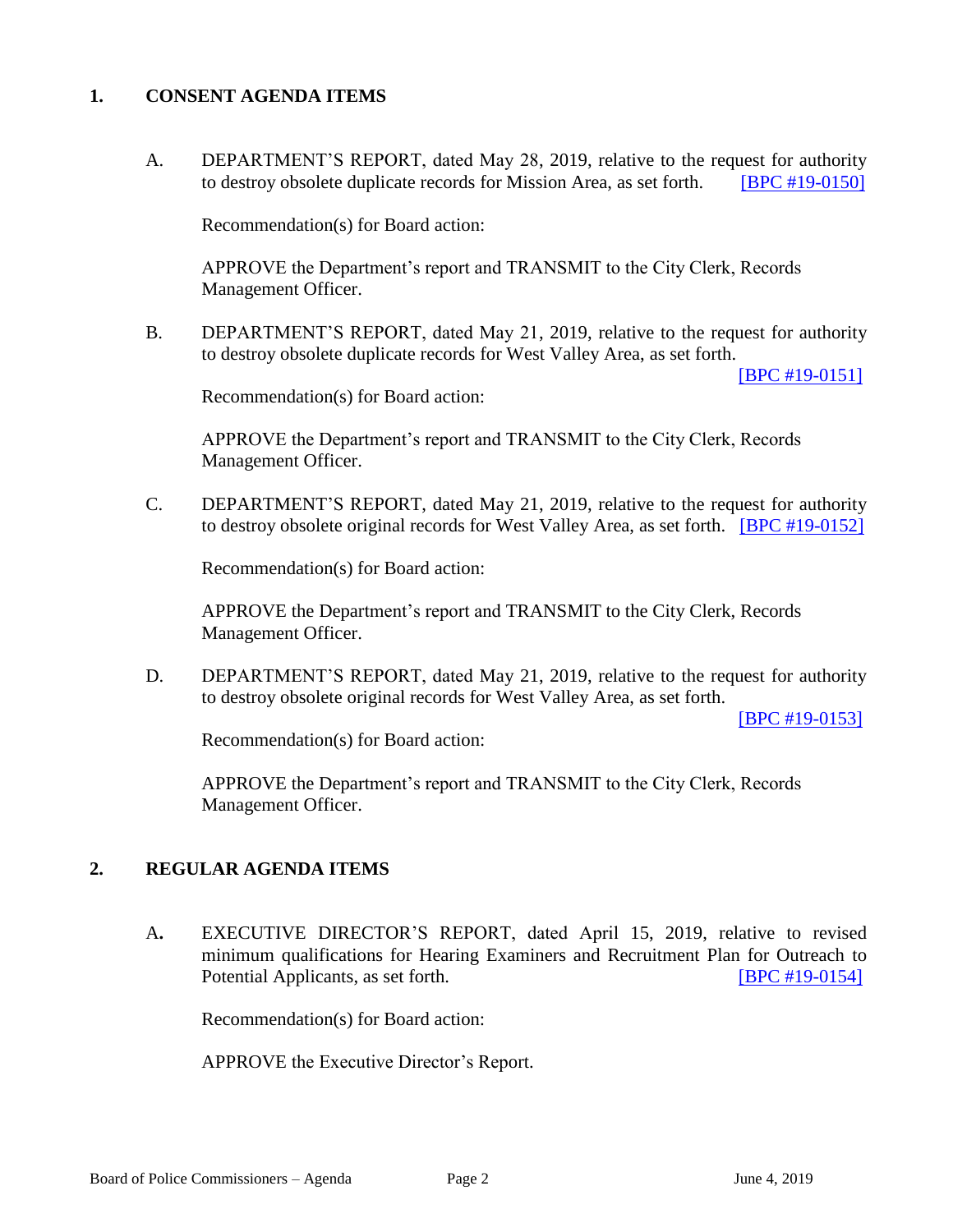B. EXECUTIVE DIRECTOR'S REPORT, dated May 22, 2019, relative to Recommended Adjustments to Police Permit Fees for calendar year 2020, as set forth.

[\[BPC #19-0155\]](http://www.lapdpolicecom.lacity.org/060419/BPC_19-0155.pdf)

Recommendation(s) for Board action:

APPROVE the Executive Director's report and TRANSMIT to the City Administrative Officer and the Chief Legislative Analyst.

C. DEPARTMENT'S REPORT, dated May 28, 2019, relative to the 2019 First Quarter Report on Homelessness, as set forth. **ISPC #19-0148** 

Recommendation(s) for Board action:

REVIEW and APPROVE the Department's report.

D. DEPARTMENT'S REPORT, dated May 28, 2019, relative to the Request for Approval of the First Amendment to Contract Number C-132066 with RD Systems, Inc., as set forth. **IBPC #19-0149** 

Recommendation(s) for Board action:

APPROVE the Department's report and TRANSMIT to the Office of the Mayor.

E. DEPARTMENT'S REPORT, dated May 28, 2019, relative to the response to the Board of Police Commissioner's request to review arrests for violations of California Penal Code Section  $148(A)(1)$ , as set forth. [\[BPC #19-0156\]](http://www.lapdpolicecom.lacity.org/060419/BPC_19-0156.pdf)

Recommendation(s) for Board action:

APPROVE the Department's report.

#### **3. REPORT OF THE CHIEF OF POLICE**

- Significant Incidents and activities occurring during the period of May 21, 2019 through June 4, 2019
- Crime Statistics
- Department Personnel Strength

### **4. PUBLIC COMMENT PERIOD**